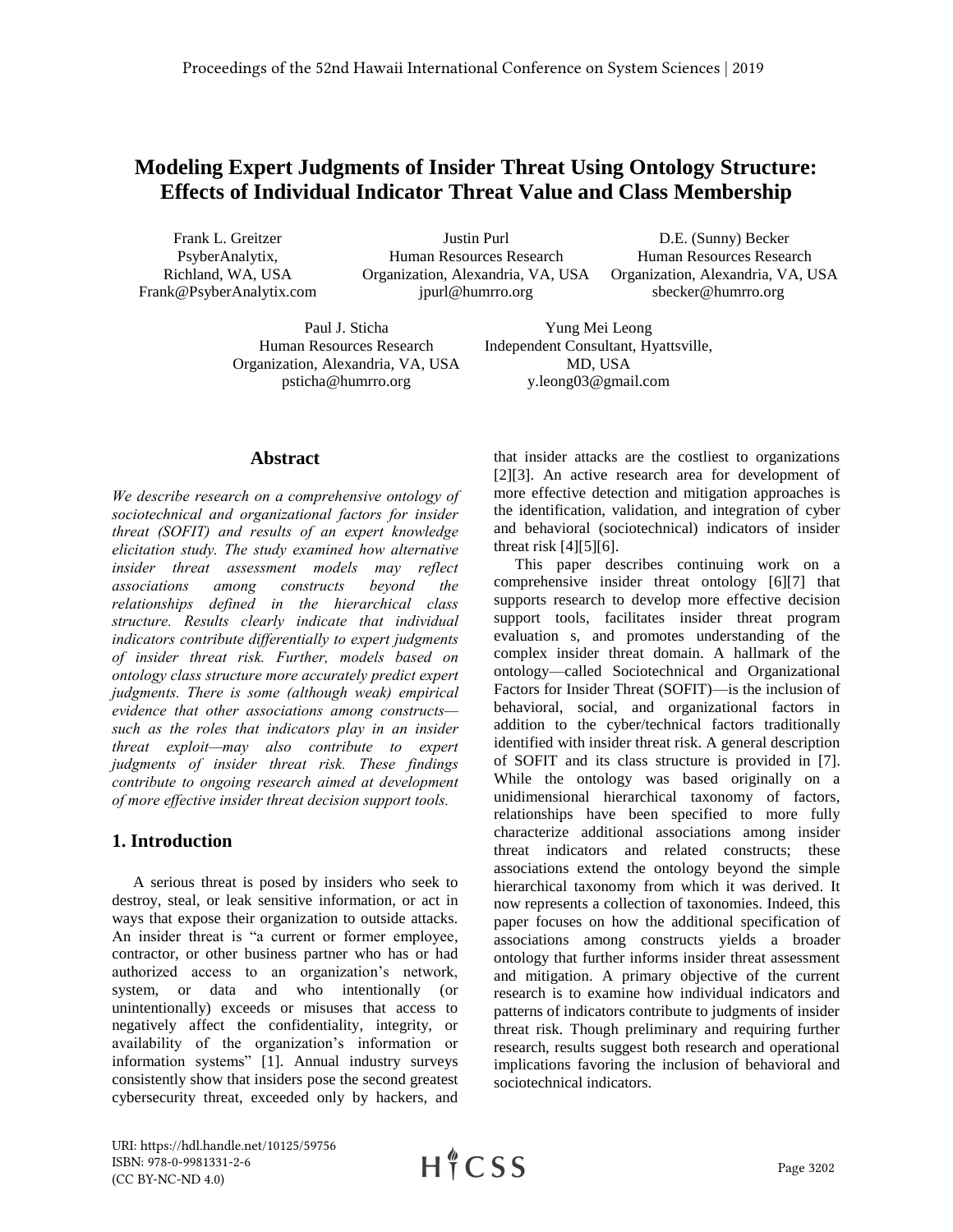### **2. General model**

A general context and framework that informs the SOFIT ontology is shown in Fig. 1. This framework depicts presumed underlying factors and processes at work as one progresses along a critical pathway that may culminate in a malicious insider exploit, consistent with the Critical Pathway model described in [8]. Since this framework does not describe processes associated with unintentional (nonmalicious) insider threats [9][10], it only partially informs SOFIT.

The model distinguishes personal (individual) factors from external factors, and distal factors from proximal factors. Personal factors include psychological constructs and predispositions, internalized cultural norms and ideology, and capabilities (i.e., knowledge, skills, abilities), which, when combined with external factors, may increase the individual's motivation to act. Personal factors comprise the proclivity or vulnerability to malicious insider activity and include personal predispositions. External factors include stressors, opportunities that present themselves, and actions by the organization that may impact motivation. Distal factors include internal triggering processes, where personal and external factors generate an emotional/cognitive response that culminates in malicious intent. Proximal factors are behaviors that lead to an attack. While proximal factors are the most likely to be identified following the crime, we suggest that distal factors reflecting motivations may be most useful for proactive approaches that attempt to identify individuals who pose greater risks of committing these crimes. Altogether, these processes describe the complex mechanism at play for any potential malicious insider threat. This framework is strongly influenced by earlier works that describe the CMO (capability/motivation/opportunity) model (e.g., [11]),

the critical pathway model [8], and numerous behavioral/psychologically oriented works (e.g., [1][3][4][5][7]).

Each element of this framework can be directly or indirectly measured. Following the approaches described in [4] [12], we decomposed the various constructs into a hierarchical set of factors that supports analyses of data to infer observables, indicators and threat behaviors. In this proactive computational approach to insider threat mitigation, *data* are processed to reveal *observables*; collections of *observables* are analyzed to infer *indicators*  (collections or patterns of *observables*); *indicators* are examined to infer target *behaviors*. Malicious (threat) behaviors are combinations or sequences of indicators and observables that represent a pattern of actions associated with an exploit. Recognizing target threat behaviors is therefore a complex, model-based classification process that involves inferences about multifaceted combinations or sequences of behavioral, psychological, and technical indicators. This interpretation of the threat assessment process provides a key rationale for related modeling efforts and the design of expert knowledge elicitation studies initially reported in [6] and [7] and extended here.

### **3. SOFIT Framework**

The SOFIT ontology derives from a systematic review, analysis and synthesis of existing research, case studies, and guidelines by the insider threat research community. It is currently 6-7 levels deep, with 271 constructs defined as individual (human) factors and 49 as organizational factors [7]. Classes, which represent objects with similar structure and properties, are arranged hierarchically: subclasses or members of the classes are referred to as *indicators* [4][5][12].



**Figure 1. General Model**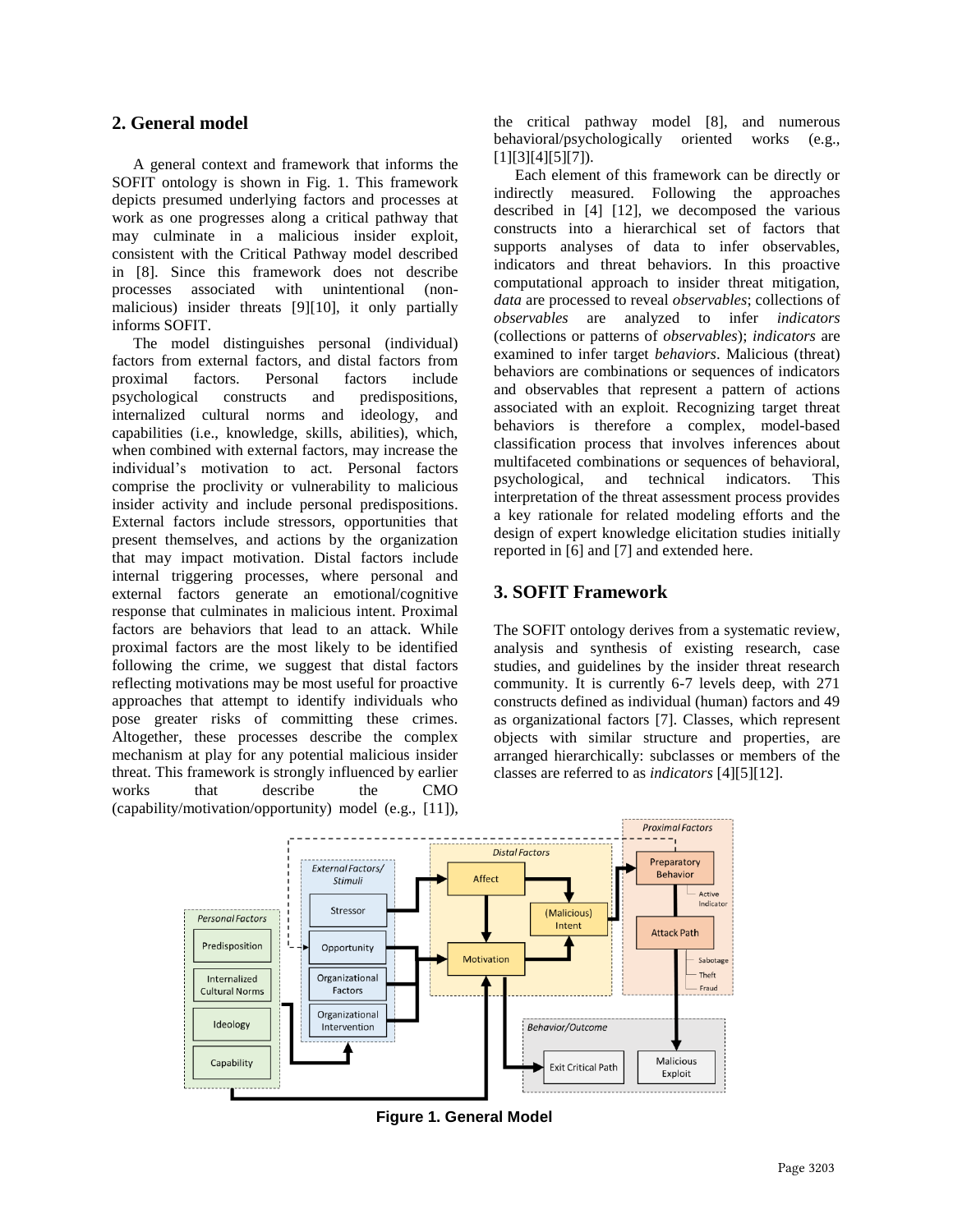Fig. 2 shows the main classes comprising the upper levels of the hierarchy. Fundamentally, the ontology attempts to describe individuals and organizations with various characteristics that increase the likelihood that an intentional or unintentional insider threat will occur. The ontology addresses both malicious and nonmalicious (unintentional) insider threats, and it distinguishes between actions performed by insiders from those by organizations (e.g., problematic responses to potential threats, poor institutional policies, or security practices). SOFIT is broader and deeper compared to other insider threat ontologies (e.g., [13][14]). The constructs *Factor* (comprising *Individual* and *Organizational* factors), *Actor* (comprising *Person* and *Organization*) and *Intention* (*Malicious* versus *Non-Malicious*) are at the top of the Insider Threat hierarchy. Classes deeper in the hierarchy largely consist of groupings of characteristics at various levels of abstraction. The groups of classes may be related by co-occurrence or cause and effect.

Characteristics at the lowest level of abstraction are differentiated by threat type, indicator role, and level of concern.

This paper primarily focuses on the individual factors associated with insider threats; five parent classes and underlying indicator classes are shown in Fig. 3. The ontology accounts for both malicious and non-malicious (unintentional) insider threats, and it distinguishes between actions performed by employees (as insiders) and actions performed by organizations (such as problematic responses to potential threats, poor institutional policies, or security practices). Individual factors reflect behaviors, attitudes, personal issues, sociocultural or ideological factors, and various biographical (life narrative) factors that may indicate increased risk. Protective factors (i.e., those that decrease risk) are not considered in this work. This branch of the taxonomy reflects the substantial body of work by a diverse set of researchers and practitioners focusing on concerning behaviors, sociocultural



**Figure 3. SOFIT Ontology Higher-Level Classes**



**Figure 2. Individual Factor Branch of SOFIT Ontology**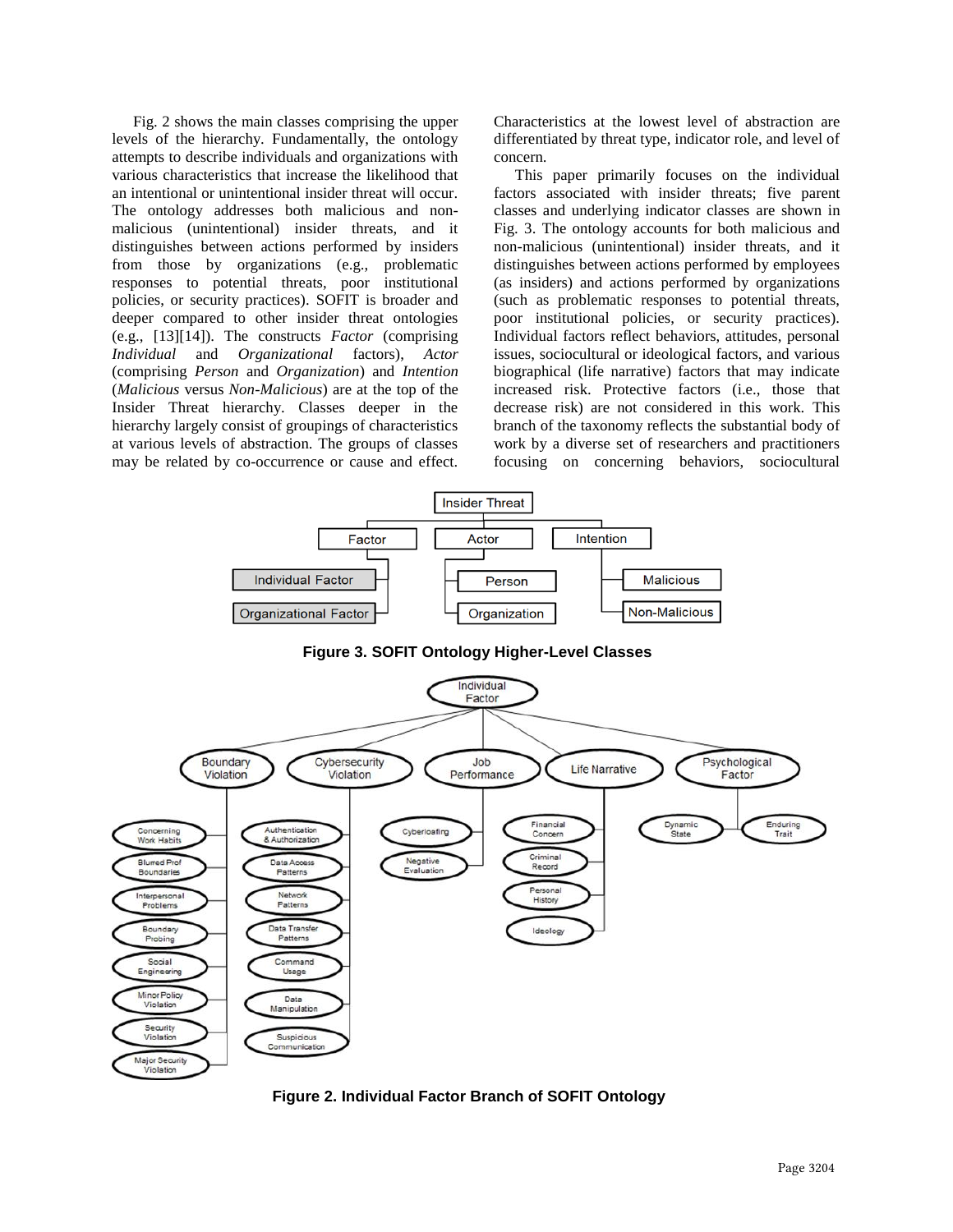factors, and psychological factors underlying insider threats, as shown in Fig.3. Examination and discussion of works relating to psychological constructs (especially [5][15]) led us to differentiate enduring psychological traits from dynamic states, consistent with findings that these two constructs are reliably distinct despite their admitted overlap (e.g., [16][17]) and with the diverse body of psychological research that hinges on (e.g., [18][19][20]) or capitalizes on (e.g., [21][22]) that distinction. Finally, the inclusion of personal history and sociocultural factors derives from research and case studies (e.g., [23][24][25][26]). We adopted a "life narrative" factor construct based on the notion that certain sociocultural factors may be discerned from life narratives of individuals [27].

Fig. 4 depicts lower-level constructs within the *Individual Factor* branch: *viz*., a decomposition of the Job Performance class into two deeper-level subclasses, "Cyberloafing" and "Negative Evaluation." Within each of these subclasses are observables (such as "Excessive Personal Use of Work Computer"); lower-level constructs are defined but not shown in the figure. Measuring observables requires specifying and implementing detectors associated with these





constructs (e.g., a detector for excessive personal use of work computer might be number of visits to nonwork-related websites). SOFIT stops short of specifying detectors, since these are organizationspecific and their specification would likely increase the size of the ontology by an order of magnitude.

### **4. Associated Constructs**

Our research team relied upon research literature and our collective expert judgments to examine numerous associations among the factors represented in the ontology and relationships between these factors and other relevant constructs. We considered possible associations of the insider threat indicators with the following threat types [1]:

- **Insider Sabotage:** An act by an insider to direct specific harm toward an organization or its assets.
- *Insider Data Theft/Exfiltration***:** Theft of sensitive information by an insider.
- *Insider Fraud*: Modification, addition, deletion, or theft, of an organization's data for personal gain, leading to an identity crime (e.g., identity theft, credit card fraud).
- *Unintentional Insider Threat (UIT):* An act or failure to act by an insider, without malicious intent, that causes harm or substantially increases the probability of future harm to an organization or its assets.
- *Workplace Violence***:** Any act or threat of physical violence, harassment, intimidation, or other threatening disruptive behavior that occurs at the work site.

Based on our own judgments, the coauthors (FLG, JP, DEB, YML) individually and by consensus identified associations of individual factors with these six threat types. Considered preliminary until validated against independent expert knowledge or empirical evidence, these additional relationships among ontology constructs can support queries to generate lists of factors associated with insider threat types.

Using a similar individual-and-consensus procedure, we considered possible relationships between insider threat indicators and certain constructs that help to describe an indicator's role in the insider threat exploit: Precipitating Event, Predisposition, Behavioral Precursor, Technical Precursor, Access Path, and Contextual Factor (these constructs are defined in Table 1). Table 2 shows output from a query listing factors associated with the role, Predisposition. These factors come from different ontology classes (e.g., *Boundary Violation, Job Performance, Psychological Factor/Enduring Trait*).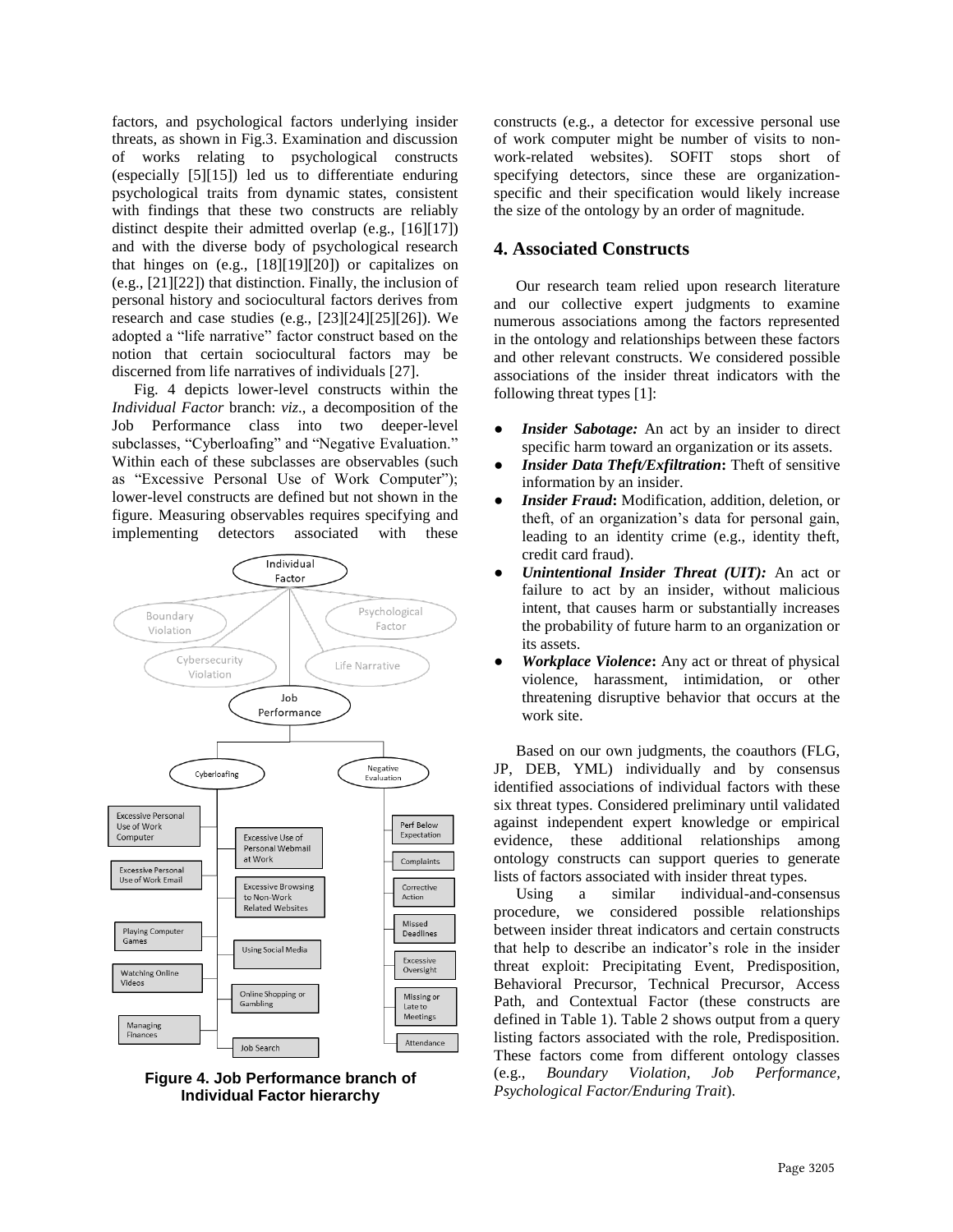| <b>Construct</b>               | <b>Definition</b>                                                                                                                                              | <b>Examples</b>                                                                                              |  |
|--------------------------------|----------------------------------------------------------------------------------------------------------------------------------------------------------------|--------------------------------------------------------------------------------------------------------------|--|
| Precipitating<br>Event         | An event that triggers or motivates the insider to carry<br>out an insider crime                                                                               | 1.1.4.3.4.4.5 Disciplinary Action<br>1.1.4.3.4.4.6. Passed over for promotion                                |  |
| Personal<br>Predisposition     | A characteristic historically linked to a propensity to<br>exhibit malicious insider behavior                                                                  | 1.1.5.2.1.5. Low Honesty-Humility<br>1.1.5.2.2.1.1. Manipulative<br>1.1.5.2.2.2. Narcissism                  |  |
| <b>Behavioral</b><br>Precursor | An individual action, event, or condition that involves<br>personal or interpersonal behaviors and that precedes and<br>is associated with insider activity    | $1.1.5.1.2.5.$ Disgruntlement<br>1.1.5.1.2.6. Overly Critical                                                |  |
| Technical<br>Precursor         | An individual action, event, or condition that involves<br>computer or electronic media and that precedes and is<br>associated with malicious insider activity | 1.1.3.6.3. Delete or edit audit logs<br>Suspicious Communication<br>1.1.3.7.                                 |  |
| <b>Access Path</b>             | Sequence of one or more access points along a critical<br>path (also known as "attack vector" or "kill chain")                                                 | 1.1.3.4.4. Unauthorized storage device<br>1.1.3.4.1. Attempts to access prohibited file-<br>sharing websites |  |
| Contextual<br>Variable         | Factor that adds context (not necessarily predictive)                                                                                                          | 1.1.4.2.1.3. Unexplained affluence<br>1.1.4.3.1. Age<br>1.1.4.3.2. Gender                                    |  |

**Table 1. SOFIT Constructs Characterizing an Indicator's Role in Insider Threat Exploits**

#### **Table 2. Factors associated with the role "Predispositions"**

| 1.1.1.         | <b>Boundary Violation</b>              | 1.1.5.2.1.3.2. | Rebellious-Nonconforming |  |
|----------------|----------------------------------------|----------------|--------------------------|--|
| 1.1.1.2.       | <b>Blurred Professional Boundaries</b> | 1.1.5.2.1.4.   | Excitement-seeking       |  |
| 1.1.1.2.1.     | <b>Excessive Socialization</b>         | 1.1.5.2.1.5.   | Low Honesty-Humility     |  |
| 1.1.2.         | <b>Job Performance</b>                 | 1.1.5.2.2.     | Dark Triad               |  |
| 1.1.2.2.       | <b>Negative Evaluation</b>             | 1.1.5.2.2.1.   | Machiavellianism         |  |
| 1.1.2.2.6.     | Missing or Late To Meetings            | 1.1.5.2.2.1.1. | Manipulative             |  |
| 1.1.5.2.       | <b>Enduring Trait</b>                  | 1.1.5.2.2.2.   | Narcissism               |  |
| 1.1.5.2.1.     | <b>Personality Dimensions</b>          | 1.1.5.2.2.2.1. | Self-Centered            |  |
| 1.1.5.2.1.1.   | Emotional Instability/Neuroticism      | 1.1.5.2.2.2.2. | Grandiosity              |  |
| 1.1.5.2.1.2.   | Low-Conscientiousness                  | 1.1.5.2.2.2.3. | Rejects Criticism        |  |
| 1.1.5.2.1.2.1. | Unreliable                             | 1.1.5.2.2.2.4. | Lack of Empathy          |  |
| 1.1.5.2.1.2.2. | Impulsivity                            | 1.1.5.2.2.3.   | Psychopathy              |  |
| 1.1.5.2.1.2.3. | Poor Time Management                   | 1.1.5.2.2.3.1. | Callousness              |  |
| 1.1.5.2.1.3.   | <b>Disagreeableness</b>                | 1.1.5.2.2.3.2. | Lack of Remorse          |  |
| 1.1.5.2.1.3.1. | Socially Averse                        | 1.1.5.2.2.3.3. | Sadism                   |  |
|                |                                        |                |                          |  |

The primary associations of the ontology describe the hierarchical nature of the indicators. The associations between parent classes and child classes such as those illustrated in Table 2 are the major organizing principle for the indicators. Role type associations are considered secondary because indicators within a role are more heterogenous and less closely related. However, this perspective is based on narrative evidence alone. Indeed, it is possible to develop an alternative ontological structure based on roles instead of the class structure described in Section 3. It is therefore appropriate to ask: What aspects of the ontology (e.g., individual

indicators, their roles, and parent class relationships) might best account for expert judgments of insider threat? We conducted an expert knowledge elicitation study to address this and related questions.

## **5. Expert Knowledge Elicitation Study**

The ontology class structure is a framework for describing the domain of insider threat indicators. Further, SOFIT's structure encapsulates an inherent schema that we hypothesize analysts use to make judgments about insider threat risk. For example, an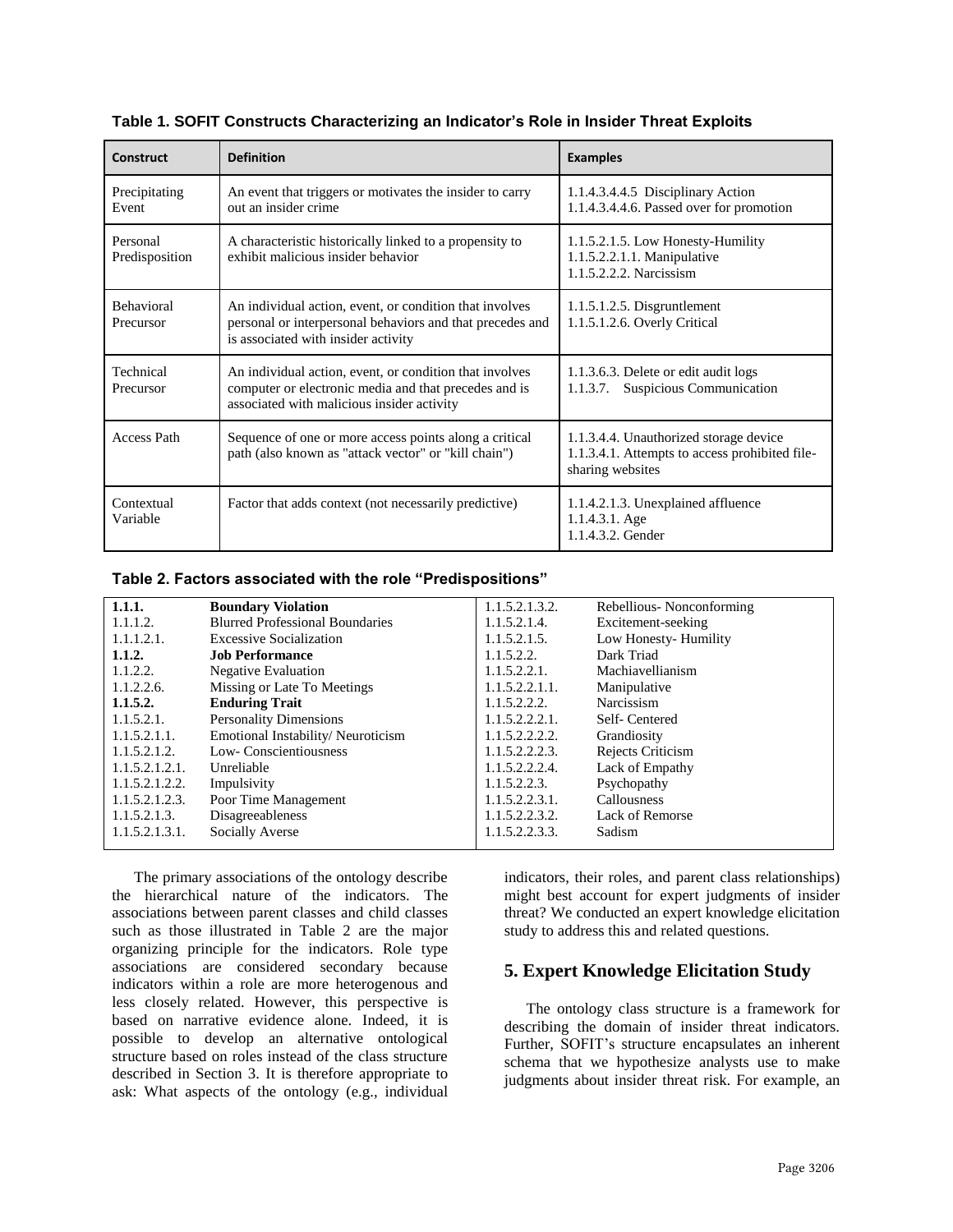analyst may not be gravely concerned about a case within an organization unless an indicator from the data manipulation class is present. Likewise, the role of an indicator may provide valuable information about how an analyst interprets a case. For example, an analyst may deem a case less worthy of further investigation because there is no precipitating event or other factor indicating a motive. Therefore, the class structure and role structure may provide explanatory power for modeling expert judgments of potential insider threat cases.

#### **5.1. Research Questions**

Our research questions center on the hypothesis that expert judgments of the threat/risk rating (level of concern) for an indicator in isolation will provide a relatively powerful way to predict judgments of combinations of indicators (i.e., threat/risk rankings of cases). This is suggested by previous findings [5][7], but here we focus on more specific modelbased questions:

- 1) Do the threat/risk ratings for individual indicators predict the threat ranks of cases? (**Sum-of-Risk** model)
- 2) Does a count of the number of indicators from each of the parent classes in a case predict the rank of the case? (**Class-Count** model)
- 3) Does a count of the number of indicators from each of the 6 possible roles predict the rank of the case? (**Role-Count** model)
- 4) Do the class-count and role-count models contribute independently to the prediction of case rank?
- 5) Do the class-count and role-count models predict case rank above and beyond sum-of-risk model?

### **5.2. Method and Procedure**

Thirteen experts from at least five participating organizations representing both research and operational experience participated in the study. Participants were recruited via a snowball recruitment method (seeded from our contacts across the research/operational communities). All had more than 5 total years of experience in insider threat or related fields, and 12 experts had 11 or more years of experience. In Part I of the study (survey open for 3 months), each of the participants provided ratings of level of concern for 202 indicators (out of the 271 individual indicators) in the ontology [ratings were on a 0-100 scale, where *0 = no concern at all* and *100 = gravest concern about an actual exploit or strong inclination/likelihood of committing an exploit*). Seven of these experts, all with 11 or more

years of experience, opted to go on to Part II of the study (open for 2 months after Part I). In Part II, participants ranked 45 stratified random cases presented as combinations of 2 to 5 individual indicators. The cases were constructed to balance the number of indicators and degree of concern as considered by the experimenters who judged cases as low, medium, or high concern. Except for five cases that were given to everyone as "anchors", the remaining 40 cases varied across participants. An example of a case (considered by the experimenters to represent high concern) is the following, with indicators enclosed in brackets:

#### **[Resigned] [Extreme Discontent] [Establish Backdoor] [Transfer Large Amount of Data] [Strong Reaction to Organizational Sanctions]**

Cases comprised simply the list of indicator labels (as above); definitions of indicators were available for review. Instructions for this ranking task were to sort cases into five "bins" corresponding to increasing levels of concern (Low, Low-Moderate, Moderate, Moderate-High, Extreme), and then to rank-order the cases in each bin from highest concern to lowest concern. This results in a rank-ordering for the set of cases. The 315 cases ranked by the 7 experts were the unit of analysis for all regression analyses.

### **5.3. Results**

**5.3.1. Quantitative Models**. We examined five models that attempt to predict the expert's ranking of the level of threat in the cases, based on the indicators present in them. We use the variable, *R*, to denote the predicted level of threat or risk specified by each of these models.

- **Counting** model.  $R = \sum x_i$ , where  $x_i$  has the value of 1 if indicator *i* is present, otherwise 0. Thus, if there are *n* indicators in a case, the risk will be *n*, irrespective of any differences in threat level for individual indicators.
- **Regression** model.  $R = \sum b_i x_i$ , where  $b_i$  is the regression weight for indicator *i*. The regression model estimates many empirically-derived weights to predict the case rankings.
- **Sum-of-Risk** model. The risk for a case is the sum of the ratings of concern  $(r_i)$  for the individual indicators contained in the case, i.e., *R*   $= \sum r_i x_i$ , where the *r<sub>i</sub>* represents the rating of concern for indicator *i*.
- **Class-Count** model sums the weights based on the parent class for each indicator represented in a case, i.e.,  $R = \sum c_{j(i)}x_i$ , where  $c_{j(i)}$  is an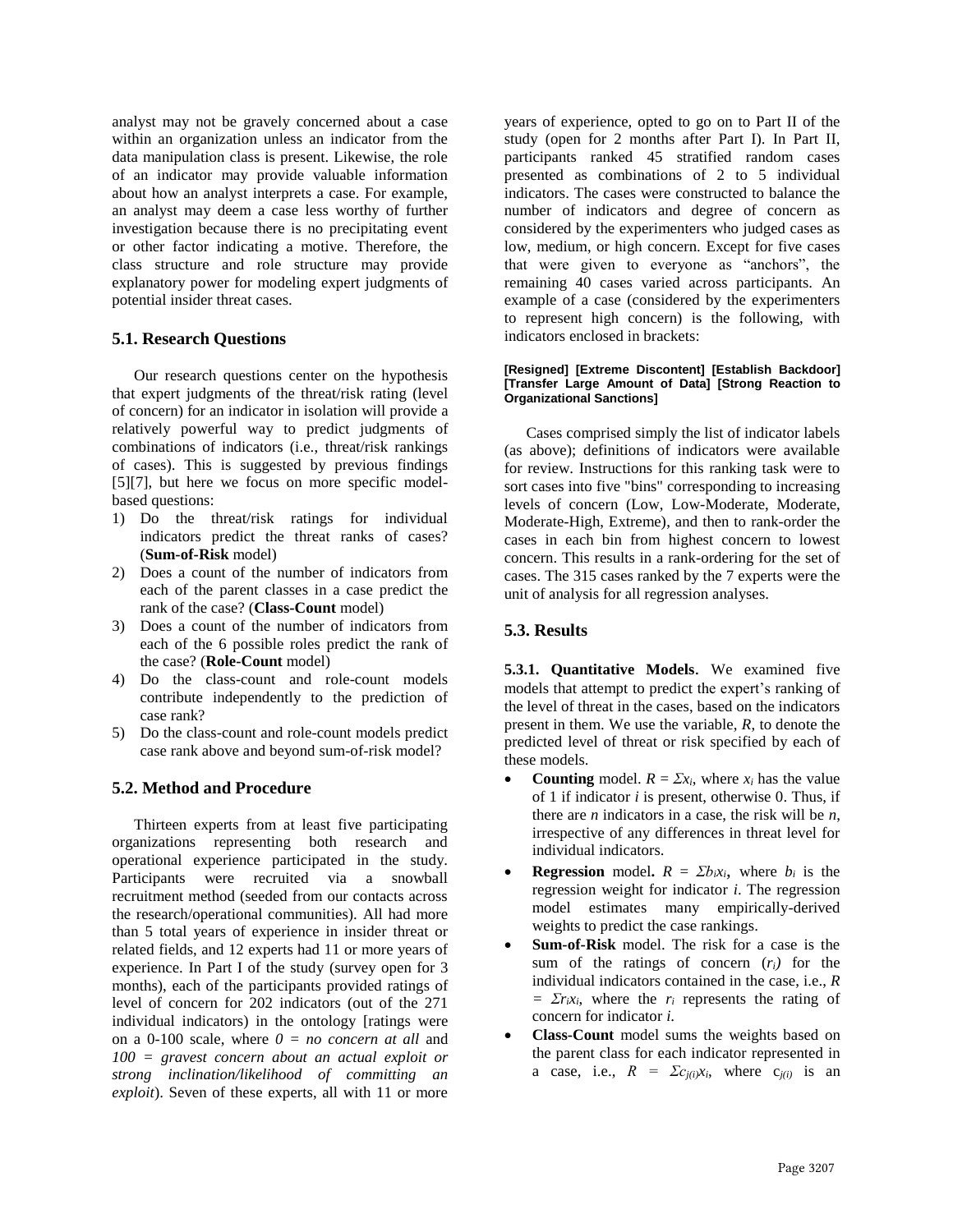empirically-derived weight for the parent class associated with indicator *i*.

• **Role-Count** model counts the number of roles represented, or  $R = \sum r_{k(i)} x_i$ , where  $r_{k(i)}$  is an empirically-derived weight for the role associated with indicator *i*.

**5.3.2. Modeling Results**. Consistent with previous findings [5][7], the predictive power of a **Counting** model (using only the number of indicators observed) provides a logical lower bound on our measure of predictive strength  $(R^2 = 0.26)$ ; whereas, a **Regression** model freely estimating the weight of each indicator on rank provides a logical upper bound  $(R^2 = 0.76)$ .

We compared the performance of the other three models with the upper and lower bound alternatives presented by the **Counting** and **Regression** models. The **Sum-of-Risk** model predicted the rankings nearly twice as well as the **Counting** model ( $R^2 =$ 0.48). The **Class-Count** model predicted case ranks  $(R^2 = 0.54)$  slightly better than the **Sum-of-Risk** model. Table 3 shows the beta weights and significance levels for the parent class indicators in the **Class-Count** model<sup>1</sup>. Note that because lower ranks represent higher concern, negative regression weights are expected.

The **Role-Count** model  $(R^2 = 0.42)$  was somewhat less predictive of case ranks than the **Sumof-Risk** model. Table 4 shows the beta weights and significance levels for the **Role-Count** model. Notably, and surprisingly considering that all factors are assumed to reflect some degree of risk/threat, the role type of Personal Predisposition attained a positive weight ( $\beta$  = 0.15).

Including both the class-structure and the rolestructure in the analyses provides explanatory power; however, there is a high potential for overlap. The relative incremental validities of parent class and role type were examined to determine if the contributions are independent. Role type predicted significantly beyond parent class,  $F(1,312) = 6.237, p = .013, \Delta R^2$ = 0.010. Similarly, parent class predicted significantly beyond role type,  $F(1,312) = 58.447$ , *p*  $< .001, \ \Delta R^2 = 0.094$ . These results supported the notion that parent class and role type provide independent contributions to the expert judgments of threat rank. Although statistically significant, the

 $\overline{a}$ 

incremental validity of role type over parent class was small, which implies parent class accounts for most of the variance and that the independent variance contributed by role type is relatively limited.

#### **Table 3. Weights for Count of Parent Class**

| <b>Parent Class</b>                    |            |  |  |  |  |
|----------------------------------------|------------|--|--|--|--|
| <b>Boundary Violation</b>              |            |  |  |  |  |
| <b>Concerning Work Habits</b>          | $-0.13***$ |  |  |  |  |
| <b>Blurred Professional Boundaries</b> | 0.00       |  |  |  |  |
| <b>Interpersonal Problems</b>          | $-0.16***$ |  |  |  |  |
| <b>Boundary Probing</b>                | $-0.21***$ |  |  |  |  |
| Social Engineering                     | $-0.05$    |  |  |  |  |
| Minor Policy Violation                 | $-0.12***$ |  |  |  |  |
| <b>Security Violation</b>              | $-0.28***$ |  |  |  |  |
| <b>Major Security Violation</b>        | $-0.31***$ |  |  |  |  |
| <b>Job Performance</b>                 |            |  |  |  |  |
| Cyberloafing                           | $-0.05$    |  |  |  |  |
| Attendance                             | 0.03       |  |  |  |  |
| <b>Negative Evaluation</b>             | $-0.13**$  |  |  |  |  |
| <b>Cybersecurity Violation</b>         |            |  |  |  |  |
| Authentication/Authorization           | $-0.21***$ |  |  |  |  |
| Data Access Patterns                   | $-0.23***$ |  |  |  |  |
| <b>Network Patterns</b>                | $-0.32***$ |  |  |  |  |
| Data Transfer Patterns                 | $-0.33***$ |  |  |  |  |
| <b>Command Usage</b>                   | $-0.22***$ |  |  |  |  |
| Data Manipulation                      | $-0.27***$ |  |  |  |  |
| <b>Suspicious Communication</b>        | $-0.21***$ |  |  |  |  |
| <b>Life Narrative</b>                  |            |  |  |  |  |
| Criminal Record                        | $-0.07$    |  |  |  |  |
| <b>Financial Concern</b>               | $-0.07$    |  |  |  |  |
| Personal History/Major Life Changes    | $-0.08$    |  |  |  |  |
| <b>Behavioral Health Issues</b>        | $-0.07$    |  |  |  |  |
| Disloyalty                             | $-0.21***$ |  |  |  |  |
| <b>Radical Beliefs</b>                 | 0.00       |  |  |  |  |
| <b>Suspicious Foreign Travel</b>       | $-0.18***$ |  |  |  |  |
| <b>Psychological Factor</b>            |            |  |  |  |  |
| Affect                                 | $-0.09*$   |  |  |  |  |
| Attitude                               | $-0.23***$ |  |  |  |  |
| (Concerning) Personality Dimensions    | $-0.02$    |  |  |  |  |
| Dark Triad                             | $-0.02$    |  |  |  |  |
| $* p < .01$<br>$*_{p<.05}$             | ***p<.001  |  |  |  |  |

Hierarchical regression was conducted to determine how much variance the **Class-Count** and **Role-Count** models account for beyond the **Sum-of-Risk** model. In the first step, the **Sum-of-Risk** model was considered independently to determine the baseline variance accounted for,  $R^2 = 0.48$ . The other two models were added in the second step and any increase in model fit was attributed to the added predictors,  $\Delta R^2 = 0.04$ . As expected, given the small independent prediction, parent class predicted beyond the sum of ratings of concern ( $\beta$  = -0.34, *p* < .001);

<sup>&</sup>lt;sup>1</sup> The 29 parent classes in Table 3 differ slightly from the most current representation (Fig 3); subsequent to the study, some indicator classes (e.g., attendance, affect) were placed lower in the hierarchy and therefore do not appear in the figure. We replicated the analyses using the current class structure, obtaining similar weights and an  $R^2$  of 0.52.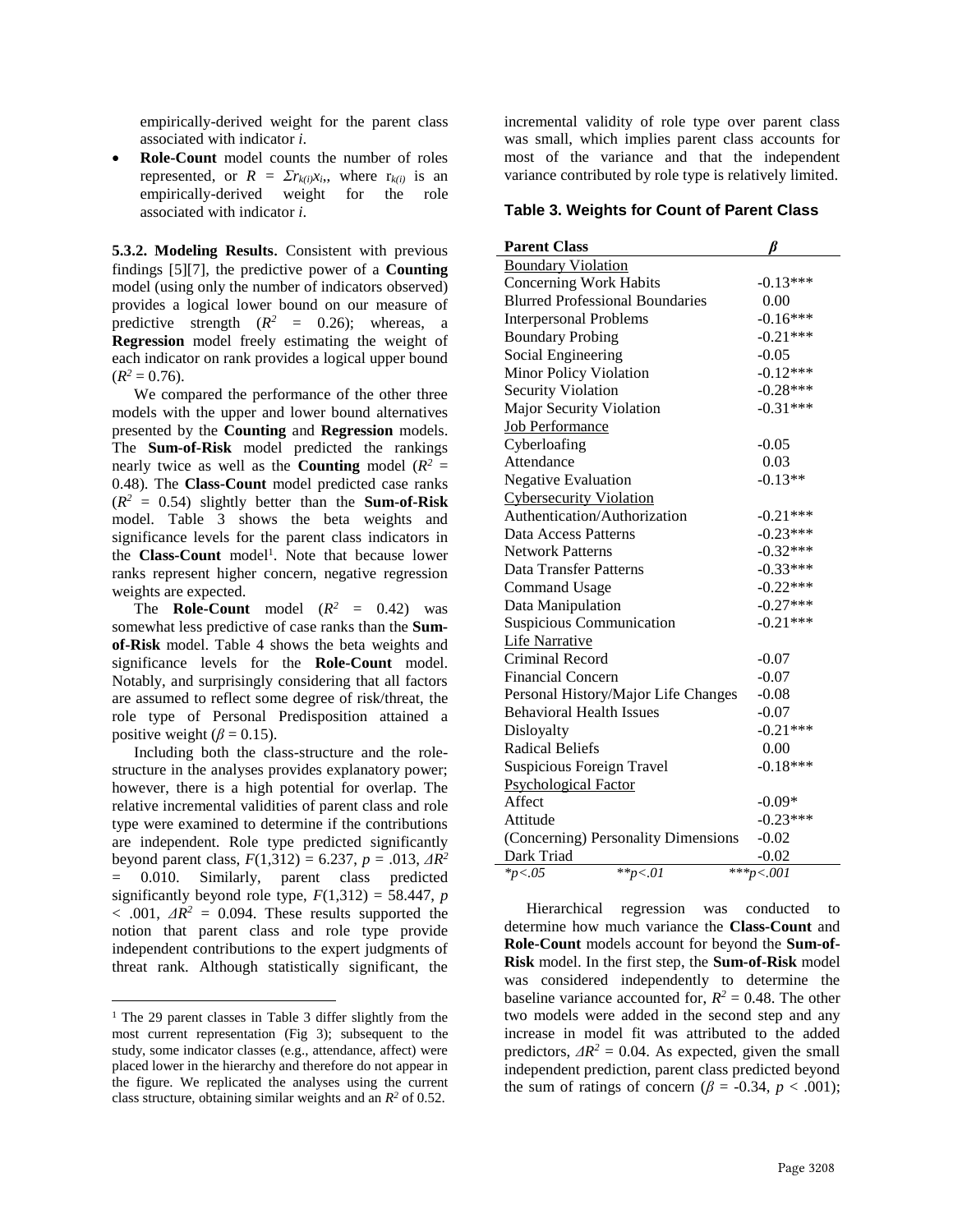whereas, role type does not ( $\beta$  = -0.09,  $p$  = 0.25) when both structures are in the same model (see Table 5).

Ultimately, the variance in expert ratings of concern in isolation predicted level of concern for a case relatively well. However, the judgment process for cases is not solely explained as a simple summation of the individual risks. The additional prediction provided by parent class implies that the adjustment from a simple sum involves the parent class structure in some fashion. The lack of additional prediction from role type implies that the adjustment either does not involve role type or that the role type overlaps with parent class or ratings of concern.

#### **Table 4. Weights for Count of Role Type**

| <b>Role Type</b>           |            |
|----------------------------|------------|
| Precipitating Event**      | $-0.13**$  |
| Personal Predisposition*** | $0.15***$  |
| Behavioral Precursor***    | $-0.19***$ |
| Technical Precursor***     | $-0.30***$ |
| Access Path***             | $-0.34***$ |
| Contextual Variable*       | $-0.14*$   |
| $*_{p<.05}$<br>** $p < 01$ | ***p<.001  |

#### **Table 5. Incremental Prediction of Case Rank over Sum-of-Risk**

| <b>Predictor</b> |              | $\mathbb{R}^2$ |             |
|------------------|--------------|----------------|-------------|
| Step $1***$      |              | $0.484***$     |             |
| $Sum-of-Risk***$ |              |                | $-(1.70***$ |
| Step $2***$      |              | $0.525***$     |             |
| Sum-of-Risk***   |              |                | $-0.33***$  |
| Parent Class***  |              |                | $-0.34***$  |
| Role Type        |              |                | $-0.09$     |
| $*_{p<.05}$      | ** $p < .01$ |                | ***p<.001   |

#### **6. Discussion**

The indicator level-of-concern values and number of indicators from each parent class predict expert judges' ranking of insider threat cases. As expected, the indicators for major security violation, network pattern, and data transfer pattern were the most predictive of the threat ranks for cases. Indicator role type was a substantially weaker predictor of case rankings, with, technical precursors and access path indicators showing the strongest relationship.

When paired with ratings of concern to make predictions about case rankings, the number of parent classes represented in the indicators (class structure) outweighed the number of role types (role structure).

Relative to the **Counting** model and the freely estimated **Regression** model, the predictive strength of the **Class-Count** model lends support for the ontological structure that was built for SOFIT. These results support the notion that the ontological structure aligns with the internal schema used by experts to make judgments about the relative concern of insider threat cases. In contrast, the mixed results of the **Role-Count** model may reflect the fact that judgments of level of concern at the individual indicator level matter more than judgments of indicator role. This suggests that the raters considered both psychological and technical indicators in rough proportion to their risk. Future research should investigate the conditions in which indicator role might have a more substantial impact on judgments of insider threat risk.

As constructed, the SOFIT ontology specifies *concerning* indicators, and consistent with this construction, our study showed that expert ratings of concern for all individual indicators were at least somewhat concerning on average (i.e.,  $>20$  on a 100point scale). Indicators relating to the personal predisposition role type tended to reflect cases that were of lesser concern (positive *β* weight in Table 4). Since role type does not add validity to level of concern, this result likely reflects the fact that the personal predisposition role has the lowest average concern. Because the number of indicators in a case is limited, the roles do not occur independently in the sample of cases. This means that a case that includes one or more personal predisposition indicators would be likely to include fewer indicators from more concerning roles, such as technical precursors or access paths.

#### **7. Conclusions**

The results reported here support the inclusion of behavioral/social indicators of insider threat in modeling expert judgments, and further suggest that operational contexts relying on analyst judgment may benefit from decision support tools that use the SOFIT ontology. More specifically, we conclude that decision support tools for insider threat assessments should take account of the class structure. Further research is warranted to assess the possible impact of indicator role types.

#### **7.1. Limitations**

The results of the current and previous expert knowledge elicitation studies [7] are proxies for empirically investigating the predictive strength of indicators in an operational setting. Validity of proposed approaches and models cannot be faithfully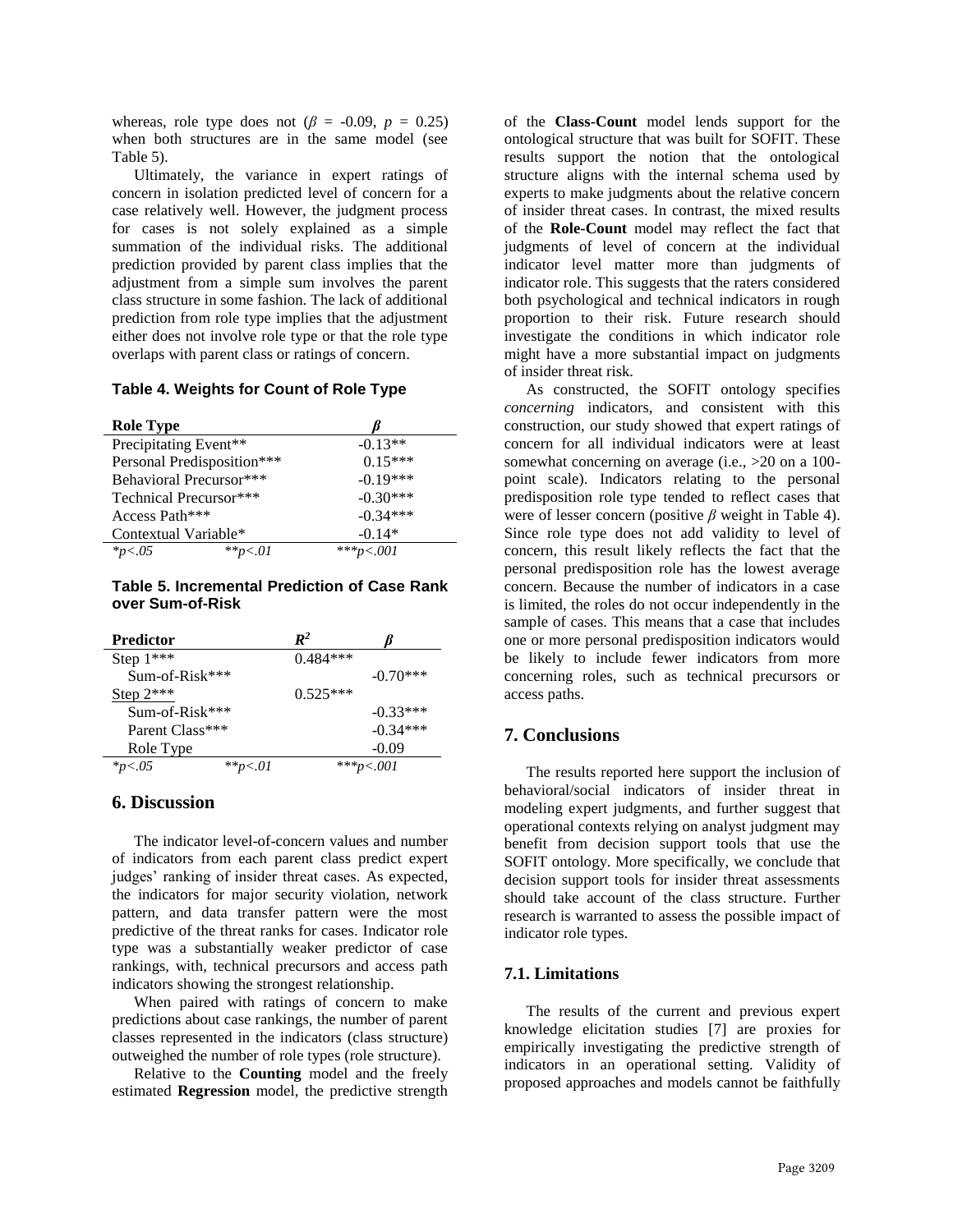determined without testing in real operational settings. The present line of research on insider threat indicator structure seems to warrant further investigation using real data with ground truth to validate the models beyond the prediction of expert judgments.

### **7.2. Future Work**

To better understand relationships among constructs and their influence on insider threat judgments, additional expert knowledge elicitation studies should be conducted.

We continue to implement SOFIT functionality to support qualitative and quantitative insider threat assessment approaches. The intended solution will provide an interface to explore information beyond a simple list of indicators for a case being evaluated, so that the analyst may be provided additional information that serves to explain or justify the assessment. With this knowledge, the analyst can make an informed decision about forwarding the case for further investigation.

Our team has also begun to implement functionality within the ontology to help an organization assess its insider threat monitoring approach. This is based on a comparison of an organization's indicator portfolio with the domain of insider threat indicators specified in the ontology. This could be used in the design of a web-based assessment tool such as reported in [28], and it would support the mandate of the National Insider Threat Task Force to conduct technology maturity level assessments of US departments/agencies capabilities for detecting insider threats [29].

The present research offers two contributions. First. the results advance research on insider threat indicators. Second, results reported here can facilitate the development of ontology-based operational tools for both insider threat assessment and technical maturity level assessments of organizational insider threat program portfolios. This research will lead to the development and use of more effective, knowledge-based decision support tools for insider threat assessment.

### **8. Acknowledgments**

This research was supported under IARPA contract 2016-16031400006. The content is solely the responsibility of the authors and does not necessarily represent the official views of the U.S. Government. The research study was reviewed and approved by the HumRRO IRB (Memorandum for the Record dated September 1, 2017). The authors gratefully

acknowledge contributions from team members KB Laskey, J Lee and A. Zaidi in developing the ontology.

### **9. References**

- [1] Cappelli, D.M., A. P. Moore, & R. F. Trzeciak. (2012). *The CERT guide to insider threats: How to prevent, detect, and respond to information technology crimes (theft, sabotage, fraud)*. Addison-Wesley.
- [2] *CSO Magazine*. (2011). US Secret Service, Software Engineering Institute CERT Program at Carnegie Mellon University, and Deloitte. "2011 cybersecurity watch survey." January.
- [3] Keeney, M., E. Kowalski, D. Cappelli, A. Moore, T. Shimeall, & S. Rogers. (2005). *Insider threat study: computer system sabotage in critical infrastructure sectors.* Washington, DC (National Threat Assessment Center), U.S. Secret Service and Carnegie-Mellon University, SEI/CERT Coordination Center.
- [4] Greitzer, F. L., & D. A. Frincke. (2010). Combining traditional cyber security audit data with psychosocial data: towards predictive modeling for insider threat. In *Insider Threats in Cyber Security*. vol. 49, C. W. Probst*, et al.*, Eds., Springer US, 2010, 85–114.
- [5] Greitzer, F. L., L. J. Kangas, C. F. Noonan, C. R. Brown, & T. Ferryman. (2013). Psychosocial modeling of insider threat risk based on behavioral and word use analysis. *e-Service Journal*, *9(1)*, 106-138.
- [6] Greitzer, F. L, M. Imran, J. Purl, E. T. Axelrad, Y. M. Leong, D. E. Becker, K. B. Laskey, & P. J. Sticha. (2016). Developing an ontology for individual and organizational sociotechnical indicators of insider threat risk. *Eleventh International Conference on Semantic Technology for Intelligence, Defense, and Security (STIDS 2016)*, Fairfax, VA, November 15-16, 2016, 19-27.
- [7] Greitzer, F. L., J. Purl, Y.M. Leong, & D.E. Becker. (2018). SOFIT: Sociotechnical and Organizational Factors for Insider Threat. *IEEE Symposium on Security & Privacy, Workshop on Research for Insider Threat (WRIT)*, San Francisco, CA, May 24, 2018.
- [8] Shaw, E. D. & L. Sellers. (2015). Application of the critical-path method to evaluate insider risks. *Studies in Intelligence*, *59(2)*, 41-48.
- [9] Greitzer, F. L., J. Strozer, S. Cohen, J. Bergey, J. Cowley, A. Moore, & D. Mundie. (2014). Unintentional insider threat: contributing factors,